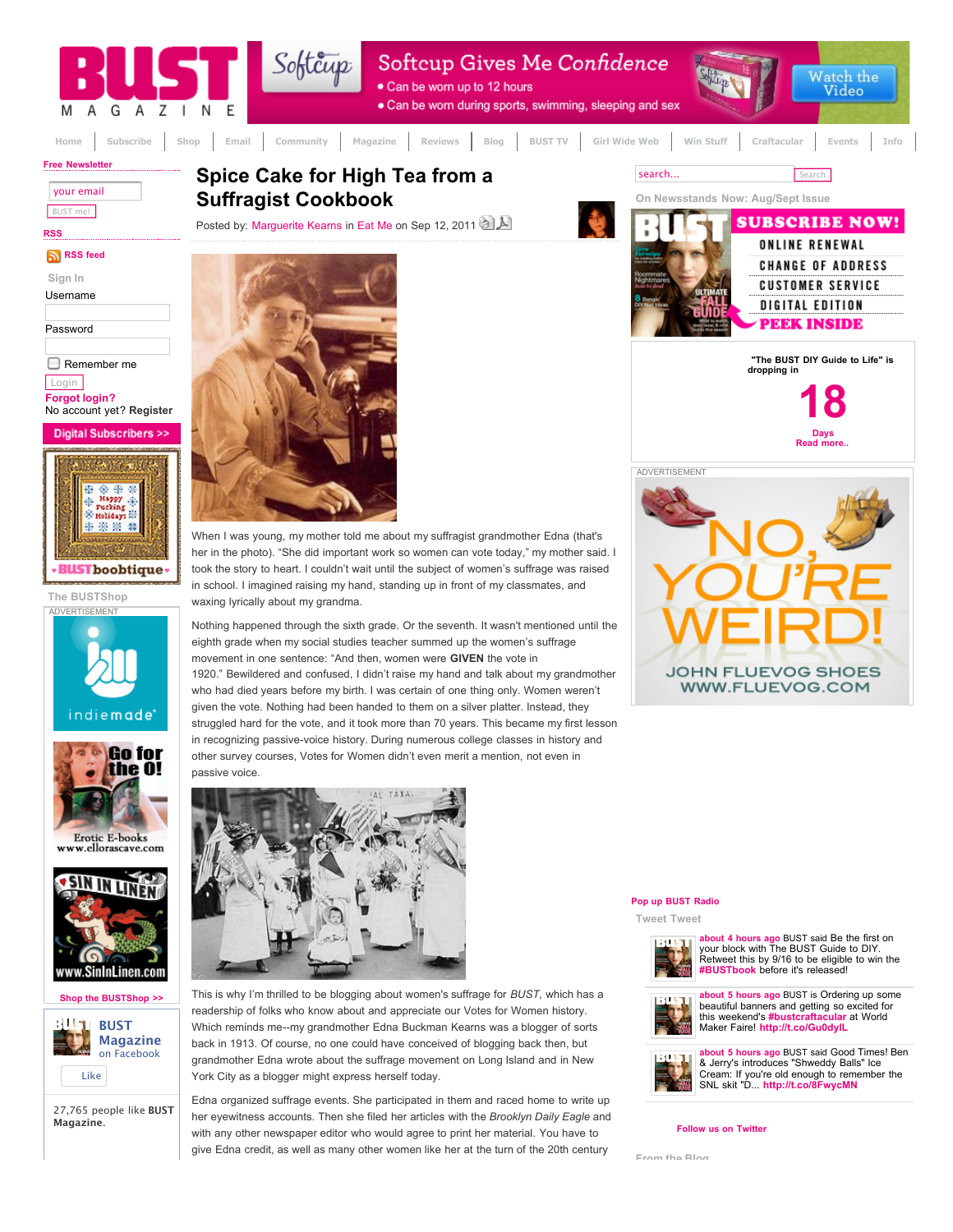

**[Facebook Fanbox 1.5.x.0](http://www.khawaib.co.uk/web-design/facebook-fanbox.html) Who's Here** We have 4506 guests and 8 members online

who volunteered for the suffrage movement. They had hutzpah. They lived and acted on the razor's edge.

I spent Labor Day weekend baking cakes to honor these suffs. It was a belated celebration for Women's Equality Day on August 26th. I needed help from my sister and niece who not only pitched in with the cooking, but also humored me by setting the table for a tea party and getting everyone to the table. We pulled fancy clothes out of the closet and turned the tea party into a major event.



The tea party's highlight was a spice cake made from a recipe found in an 1886 publication, *The Woman Suffrage Cookbook* by Hattie A. Burr. It's somewhat before Edna's time as a suffragist, but the cake was much like what my grandmother and her mother would have prepared for a tea party.

The [suffrage cookbook is online and free](http://digital.lib.msu.edu/projects/cookbooks/html/books/book_43.cfm) for the download. The recipe is attributed to Harriet C. Batchelder, no doubt one of the tens of thousands of suffs like my grandmother across the nation who hit the streets for Votes for Women. They wrote and distributed suffrage literature, smiled and dialed the phone when organizing their communities. The suffs canvassed from door to door, lobbied their representatives, signed petitions, and kept the issue of Votes for Women alive for years. Here's the recipe:

**Spice Cake (page 98): Two eggs, one and one-half cupfuls sugar, half cupful butter, half cupful milk, two and one-half cupfuls flour, half cupful raisins, a little of all kinds of spice, quarter teaspoon soda.**

That's the entire recipe straight from the book. Note that there are no instructions about the order in which to mix the ingredients, or how long and at what temperature to bake the cake. Women used a variety of ovens back then, including wood-burning stoves. We added more spices than the recipe called for and baked the cake in a Dutch oven in my sister's kiva fireplace.



The outcome was a delicious pound cake, even if it was burned around the edges. It was a hit, not to mention a treasure to present on the table with hot tea and the carrot cake I whipped up from a mix. We used the occasion to celebrate the 91st anniversary of women voting in the United States.

I look at this this way. Eating the cake that's like what my grandmother and greatgrandmother might have baked brought us closer to the players in this fabulous part of American history--the suffrage movement. Which reminds me. Whenever you ever catch me writing in passive voice, give my coat a tug.

*Photos: Edna Buckman Kearns, 1915. From the family photo archives. Suffrage demonstration in New York City from the Library of Congress photo collection. Partygoer on Labor Day 2011 eating spice cake from the 1886 cookbook. Photo by Marguerite Kearns.*

# **From the Blog**

### **[Latest Posts](javascript:void(null);)**

**[Women Directors Rock the Tribeca Film Fest](http://www.bust.com/blog/2011/05/03/women-directors-rock-the-tribeca-film-fest.html) [Hole: Reunited And It Feels So Weird](http://www.bust.com/blog/2011/03/29/hole-reunited-and-it-feels-so-weird.html) [Review: Red Riding Hood](http://www.bust.com/blog/2011/03/10/review-red-riding-hood.html) [Review: Jane Eyre](http://www.bust.com/blog/2011/03/09/review-jane-eyre.html) [R.I.P. Tura Satana](http://www.bust.com/blog/2011/02/07/rip-tura-satana.html) [BUST's New Feb/March Issue Is On Sale Today!](http://www.bust.com/blog/2011/01/26/busts-new-febmarch-issue-is-on-sale-today.html) [The Secret Word Is: Pee-Wee!](http://www.bust.com/blog/2010/11/08/the-secret-word-is-pee-wee.html) [Go Greene!](http://www.bust.com/blog/2010/11/01/go-greene.html) [Review: Eat Pray Love](http://www.bust.com/blog/2010/08/13/review-eat-pray-love.html) [Is "Huge" A Big Deal?](http://www.bust.com/blog/2010/06/30/is-qhugeq-a-big-deal.html)**

## **[Popular](javascript:void(null);)**

**[Get Life Advice from Roseanne Barr, BUST's New](http://www.bust.com/news/general/get-life-advice-from-roseanne-barr-bust%E2%80%99s-new-columnist.html) Columnist [Sexist tween shirt challenges girls' intellect](http://www.bust.com/feminizzle/sexist-tween-shirt-challenges-girls-intellect.html) [Swooning Over Sofia Coppola's Wedding Dress](http://www.bust.com/style-file/swooning-over-sophia-coppola-s-wedding-dress.html) [Awesome Lady Drummer Roundup Part II](http://www.bust.com/music-stuff/awesome-lady-drummer-roundup-part-ii.html) [Bruised, But Not Broken: Heather Morris' Unsettling Photo](http://www.bust.com/feminizzle/bruised-but-not-broken-heather-morris-unsettling-photo-shoot.html) Shoot [Chick Beer: Degrading or Genius?](http://www.bust.com/eat-me/chick-beer-new-premium-beer-company-sets-it-s-sight-on-us.html) [15-Year-Old Fashion Blogger Creates Rookie, New](http://www.bust.com/feminizzle/15-year-old-fashion-blogger-creates-rookie-new-magazine-for-teens.html) Magazine for Teens [Science: Lady Birds Know That It's All About Working With](http://www.bust.com/news/general/science-lady-birds-know-that-it-s-all-about-working-with-what-you-got.html) What You Got [Jazz Domino Holly: Daughter of a Punk Rock Legend and a](http://www.bust.com/crafty/jazz-domino-holly-daughter-of-a-punk-rock-legend-and-a-queen-of-crafts.html) Queen of Crafts! [Cat Fashion Obsession](http://www.bust.com/style-file/cat-fashion-obsession.html) [Latest Comments](javascript:void(null);)**

**[I thought this was such a great movie! It was definitely Jul](http://www.bust.com/blog/2010/08/13/review-eat-pray-love.html#comment-23083) ...**by KellyP6 **[There a many other movies which she has been in that are](http://www.bust.com/blog/2010/03/17/review-the-runaways.html#comment-21609) goo ...**by Zetaclear **[Of all the interviews have demonstrated that the](http://www.bust.com/blog/2011/03/29/hole-reunited-and-it-feels-so-weird.html#comment-21142) government' ...**by sdsd **[Pussycat! Kill! Kill! To paraphrase the theme song from](http://www.bust.com/blog/2011/02/07/rip-tura-satana.html#comment-21069) Fast ...**by wang **[In late qing dynasty, the palace and periphery everywhere](http://www.bust.com/blog/1969/12/31/you-look-merr-valous-html.html#comment-20873) ad ...**by sdsd **[originally we year appliances to the standard is ideal count](http://www.bust.com/blog/1969/12/31/everyone-knows-its-wendyhtml.html#comment-20725) ...**by www.mbtshoestrainers.co.uk **[You read that wrong](http://www.bust.com/blog/2011/03/29/hole-reunited-and-it-feels-so-weird.html#comment-20604)**by Jesseeo **[Oops! Typo - sorry!](http://www.bust.com/blog/2011/03/29/hole-reunited-and-it-feels-so-weird.html#comment-20603)**by **[Emily](http://www.bust.com/blog/emily/) [How could Pfaff be "unceremoniously replaced" 3 years](http://www.bust.com/blog/2011/03/29/hole-reunited-and-it-feels-so-weird.html#comment-20602) after ...**by umm... **[I am very interested in your article, replica Alain Silberst](http://www.bust.com/blog/2011/01/26/busts-new-febmarch-issue-is-on-sale-today.html#comment-20492) ...**by smkyas

### **[Archive](javascript:void(null);)**

**[September 2011 \(43\)](http://www.bust.com/blog/2011/september/) [August 2011 \(93\)](http://www.bust.com/blog/2011/august/) [July 2011 \(105\)](http://www.bust.com/blog/2011/july/) [June 2011 \(113\)](http://www.bust.com/blog/2011/june/) [May 2011 \(112\)](http://www.bust.com/blog/2011/may/) [April 2011 \(62\)](http://www.bust.com/blog/2011/april/) [March 2011 \(102\)](http://www.bust.com/blog/2011/march/) [February 2011 \(105\)](http://www.bust.com/blog/2011/february/) [January 2011 \(79\)](http://www.bust.com/blog/2011/january/) [December 2010 \(38\)](http://www.bust.com/blog/2010/december/) [November 2010 \(90\)](http://www.bust.com/blog/2010/november/) [October 2010 \(78\)](http://www.bust.com/blog/2010/october/) [September 2010 \(77\)](http://www.bust.com/blog/2010/september/) [August 2010 \(111\)](http://www.bust.com/blog/2010/august/) [July 2010 \(111\)](http://www.bust.com/blog/2010/july/) [June 2010 \(123\)](http://www.bust.com/blog/2010/june/) [May 2010 \(92\)](http://www.bust.com/blog/2010/may/) [April 2010 \(131\)](http://www.bust.com/blog/2010/april/) [March 2010 \(106\)](http://www.bust.com/blog/2010/march/) [February 2010 \(76\)](http://www.bust.com/blog/2010/february/) [January 2010 \(62\)](http://www.bust.com/blog/2010/january/) [December 2009 \(72\)](http://www.bust.com/blog/2009/december/) [November 2009 \(84\)](http://www.bust.com/blog/2009/november/) [October 2009 \(85\)](http://www.bust.com/blog/2009/october/) [September 2009 \(121\)](http://www.bust.com/blog/2009/september/) [August 2009 \(83\)](http://www.bust.com/blog/2009/august/) [July 2009 \(115\)](http://www.bust.com/blog/2009/july/) [June 2009 \(143\)](http://www.bust.com/blog/2009/june/) [May 2009 \(94\)](http://www.bust.com/blog/2009/may/) [April 2009 \(119\)](http://www.bust.com/blog/2009/april/) [March 2009 \(86\)](http://www.bust.com/blog/2009/march/) [February 2009 \(79\)](http://www.bust.com/blog/2009/february/) [January 2009 \(64\)](http://www.bust.com/blog/2009/january/) [December 2008 \(58\)](http://www.bust.com/blog/2008/december/) [November 2008 \(52\)](http://www.bust.com/blog/2008/november/)**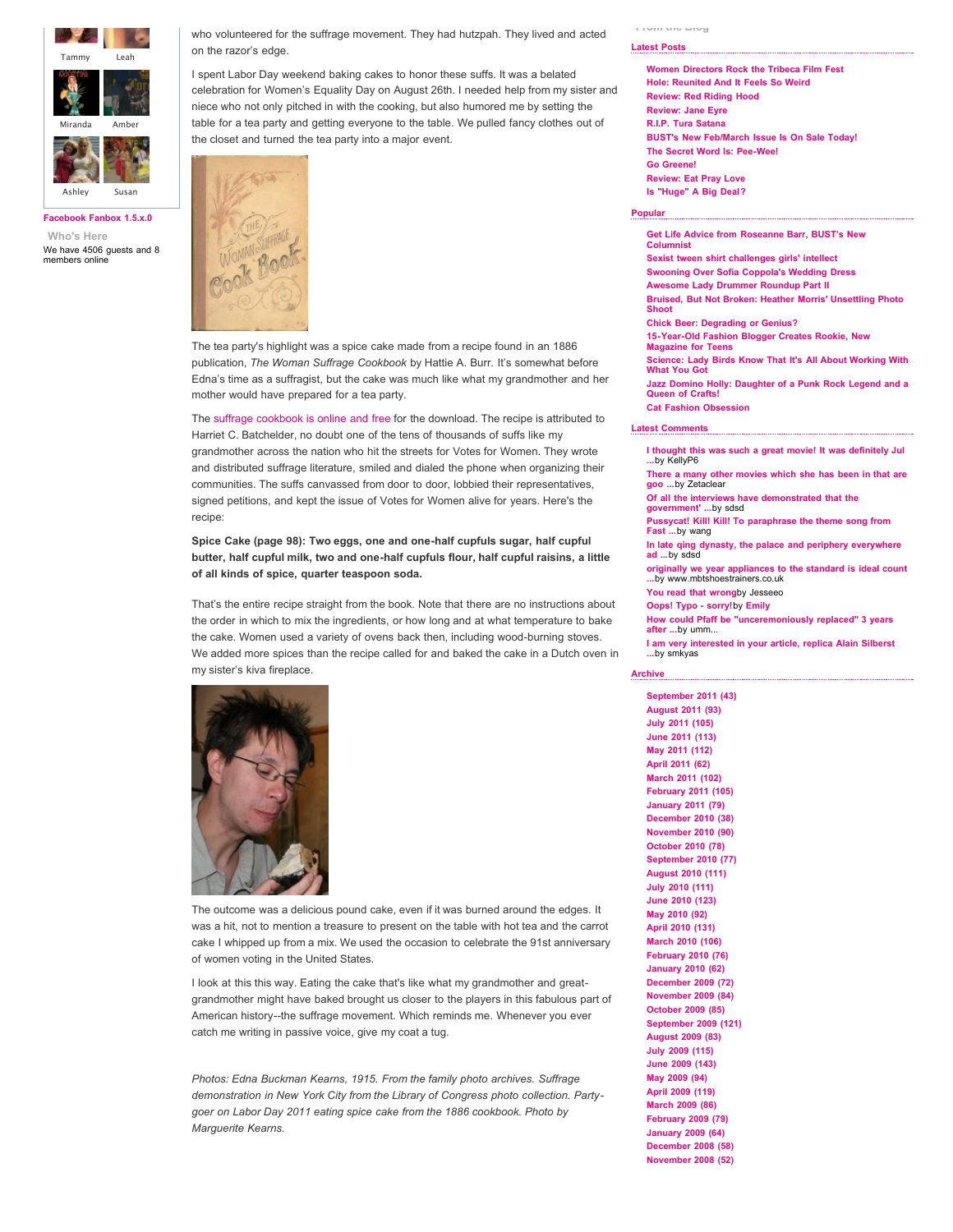# Tagged in: [women's suffrage](http://www.bust.com/blog/view-by-tag/womens+suffrage/) , [votes for women](http://www.bust.com/blog/view-by-tag/votes+for+women/) , [Tea Party](http://www.bust.com/blog/view-by-tag/tea+party/) , [spice cake](http://www.bust.com/blog/view-by-tag/spice+cake/) , [recipe](http://www.bust.com/blog/view-by-tag/recipe/) , [cookbook](http://www.bust.com/blog/view-by-tag/cookbook/)

*The opinions expressed on the BUST blog are those of the authors themselves and do not necessarily reflect the position of BUST Magazine or its staff.*



Trackback(0) **[TrackBack URI for this entry](http://www.bust.com/index.php?option=com_jomcomment&task=trackback&id=6783&opt=com_myblog)** 

# Comments (0) ह **[Subscribe to this comment's feed](http://www.bust.com/index.php?option=com_jomcomment&task=rss&contentid=6783&opt=com_myblog)**

# Write comment

**Name**

**Email**

**Comment**

| smaller   bigger                                   |  |
|----------------------------------------------------|--|
| $\Box$ Subscribe via email (registered users only) |  |
|                                                    |  |



Add Comment Preview

# [\[ Back \]](javascript:void(0);)

**Related Posts**

- **[Let The 30-Day Vegan Challenge Be Your Motivating, Brilliant, Vegan Best](http://www.bust.com/blog/2011/09/06/let-the-30-day-vegan-challenge-be-your-motivating-brilliant-vegan-best-friend.html) Friend**
- **[Save the Women's Suffrage Campaign Wagon!](http://www.bust.com/blog/2011/05/25/save-the-womens-suffrage-campaign-wagon.html) [High School Student Challenges Rep. Bachmann to Debate](http://www.bust.com/blog/2011/05/16/high-school-student-challenges-rep-bachmann-to-debate.html)**

**Videos Being Watched Now**





**[Pattie Boyd Mod Fashion](http://www.bust.com/videos/viewvideo/197/fashion/pattie-boyd-mod-fashion-show.html) Show**

**Tavi, the teen fashion blogger behind-the[scenes with the Rodarte](http://www.bust.com/videos/viewvideo/760/fashion/tavi-the-teen-fashion-blogger-behind-the-scenes-with-the-rodarte-for-target-collection.html) for Target collection**



**[POWA Ad](http://www.bust.com/videos/viewvideo/490/feminizzle/powa-ad.html)**

**[More Videos](http://www.bust.com/videos/frontpage.html)**

**[October 2008 \(88\)](http://www.bust.com/blog/2008/october/) [September 2008 \(71\)](http://www.bust.com/blog/2008/september/) [August 2008 \(40\)](http://www.bust.com/blog/2008/august/) [July 2008 \(50\)](http://www.bust.com/blog/2008/july/) [June 2008 \(73\)](http://www.bust.com/blog/2008/june/) [May 2008 \(69\)](http://www.bust.com/blog/2008/may/) [April 2008 \(39\)](http://www.bust.com/blog/2008/april/) [March 2008 \(34\)](http://www.bust.com/blog/2008/march/) [February 2008 \(22\)](http://www.bust.com/blog/2008/february/) [January 2008 \(22\)](http://www.bust.com/blog/2008/january/) [December 2007 \(16\)](http://www.bust.com/blog/2007/december/) [November 2007 \(20\)](http://www.bust.com/blog/2007/november/) [October 2007 \(19\)](http://www.bust.com/blog/2007/october/) [September 2007 \(18\)](http://www.bust.com/blog/2007/september/) [August 2007 \(16\)](http://www.bust.com/blog/2007/august/) [July 2007 \(16\)](http://www.bust.com/blog/2007/july/) [June 2007 \(16\)](http://www.bust.com/blog/2007/june/) [May 2007 \(8\)](http://www.bust.com/blog/2007/may/) [January 2001 \(1\)](http://www.bust.com/blog/2001/january/) [December 1969 \(1\)](http://www.bust.com/blog/1969/december/)**

**Girl Wide Web Links**

**[Kelly Tang](http://www.bust.com/fashion-beauty/27848-kelly-tang.html)** Description: A fashion lifestyle blog written by a 20 something fashion designer with a cause. I blog about my daily life as well as life as a fashion designer and the art, fashion and trends that inspire me.

## **[Feminist or Not?:...](http://www.bust.com/movies-videos/27477-feminist-or-not-friends-with-benefits.html)**

Description: Friends With Benefits turned out to be the most gender-balanced romantic comedy we've seen in a long time.

**[The Laura on Laura...](http://www.bust.com/music/27392-the-laura-on-laura-comeback-tour.html)** Description: Absurd sketch comedy/rock duo the Laura on Laura Comeback Tour are here to melt your face off.

**[Show more...](http://www.bust.com/featured-listing/)**

# **Hot dates**

**[Alessi's Ark: Time Travel release!!](http://www.bust.com/calendar/2011-09-13/alessi-s-ark-time-travel-release.html)** September 13, 2011 (All Day)

**[BLONDIE Tour @ New York, NY](http://www.bust.com/calendar/2011-09-13/blondie-tour-new-york-ny.html)** September 13, 2011 (All Day)

**[BLONDIE: Panic of Girls Release](http://www.bust.com/calendar/2011-09-13/blondie-panic-of-girls-release.html)** September 13, 2011 (All Day)

**[Chromeo on Tour, Dallas, TX](http://www.bust.com/calendar/2011-09-14/chromeo-on-tour-dallas-tx.html)** September 14, 2011 (8:00 AM - 9:00 AM)

**[Spank Rock Concert, San Francisco, CA](http://www.bust.com/calendar/2011-09-14/spank-rock-concert-san-francisco-ca.html)** September 14, 2011 (8:00 AM - 9:00 AM)

## **[View Full Calendar](http://www.bust.com/calendar/) [Add New Event](http://www.bust.com/calendar/add-event/)**

T



**TVVVVV VVVV** 



**SEPT 17 & 18 New York Hall of Science**